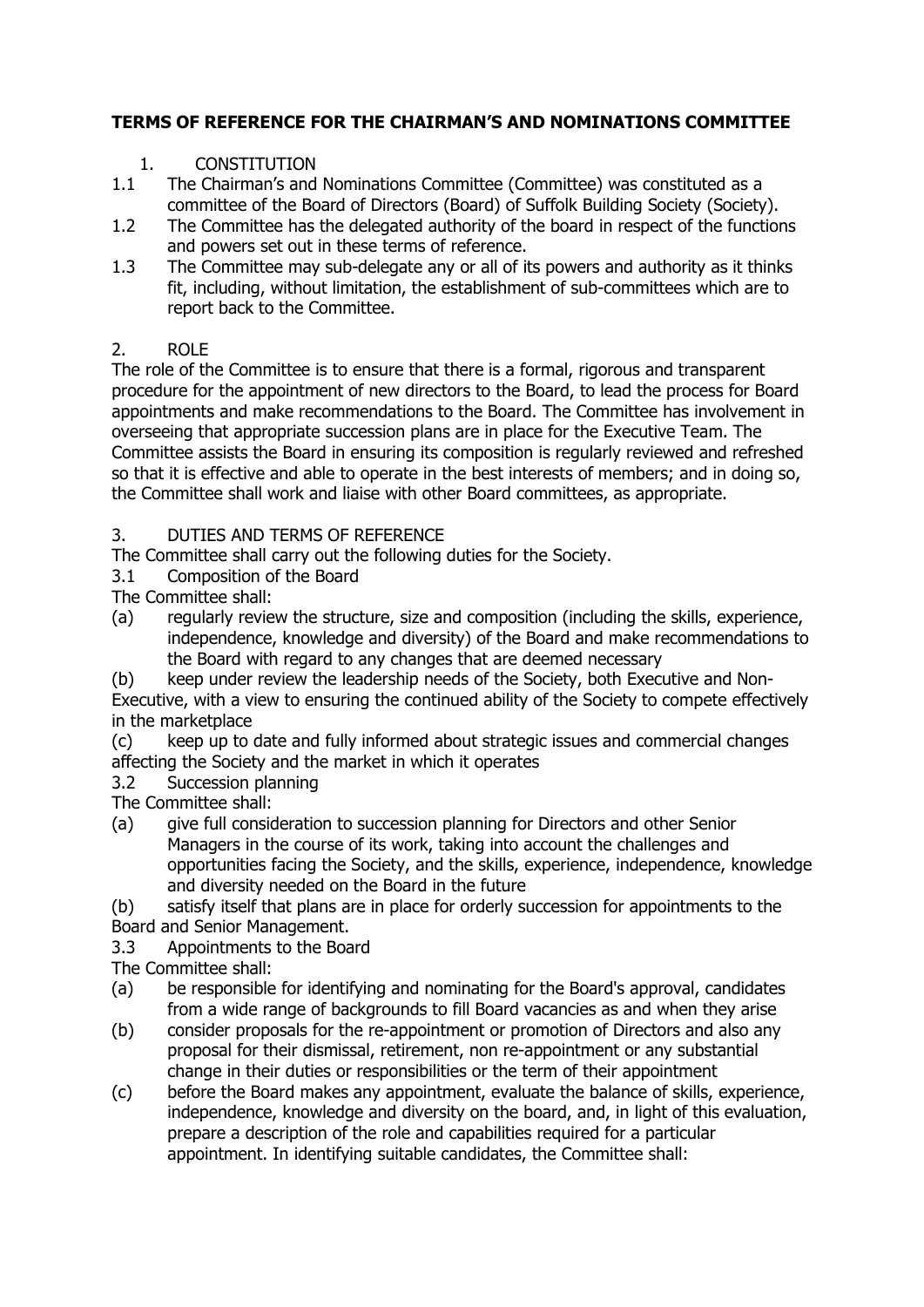(i) use such methods as it deems appropriate, including the use of open advertising or the services of external advisers to facilitate the search

- (ii) consider candidates on merit and against objective criteria and with due regard for the benefits of diversity on the board, including gender, taking care that appointees have enough time available to devote to the position
- (d) for the appointment of a chairman, prepare a job specification, including the time commitment expected, and require a proposed chairman to disclose other significant commitments to the Board before appointment and disclose any changes to the chairman's commitments to the Board as they arise
- (e) ensure that on appointment to the Board, Non-Executive Directors receive a formal letter of appointment setting out clearly what is expected of them in terms of time commitment, committee service and involvement outside board meetings and the induction process
- (f) review the Directors' re-appointment at the conclusion of any specified term of office as appropriate under the Society Rules in respect of retirement by rotation having given due regard to their performance and ability to contribute to the Board in the light of the knowledge, skills and experience required; and
- (g) keep under review the number of external directorships held by each Director.
- 3.4 Induction and training
- The Committee shall:
- (a) ensure that all new Directors undertake an appropriate induction programme to ensure that they are fully informed about strategic and commercial issues affecting the Society and the markets in which it operates as well as their duties and responsibilities as a Director; and
- (b) consider any training requirements for the Board as a whole.<br>3.5 Conflicts of interest
- Conflicts of interest

The Committee shall:

- (a) before appointment of a Director, require the proposed appointee to disclose any other business interests that may result in a conflict of interest and to report any future business interests that could result in a conflict of interest
- (b) consider and, if appropriate, authorise situational conflicts of interest of Directors and potential Directors
- (c) keep under review potential conflicts of interests of Directors disclosed to the Society and develop appropriate processes for managing such conflicts if the Committee considers this to be necessary
- 3.6 Board evaluation

The Committee shall:

(a) assist the Chairman of the Board with the implementation of an annual evaluation process to assess the overall and individual performance and effectiveness of the Board and its Committees, including consideration of balance of skills, experience, independence and knowledge of the Society, its diversity, how the board works together as a unit, and other factors relevant to the board's effectiveness

(b) review the results of the Board performance evaluation process that relate to the composition of the Board

- (c) ensure that evaluation of the Board is externally facilitated at least every three years
- (d) review the results of the performance evaluation of the Committee; and
- (e) review annually the time required from Non-Executive Directors, including the Chairman and Senior Independent Director. Performance evaluation should be used to assess whether the Non-Executive Directors are spending enough time to fulfil their duties.
- 3.7 CEO's Appraisal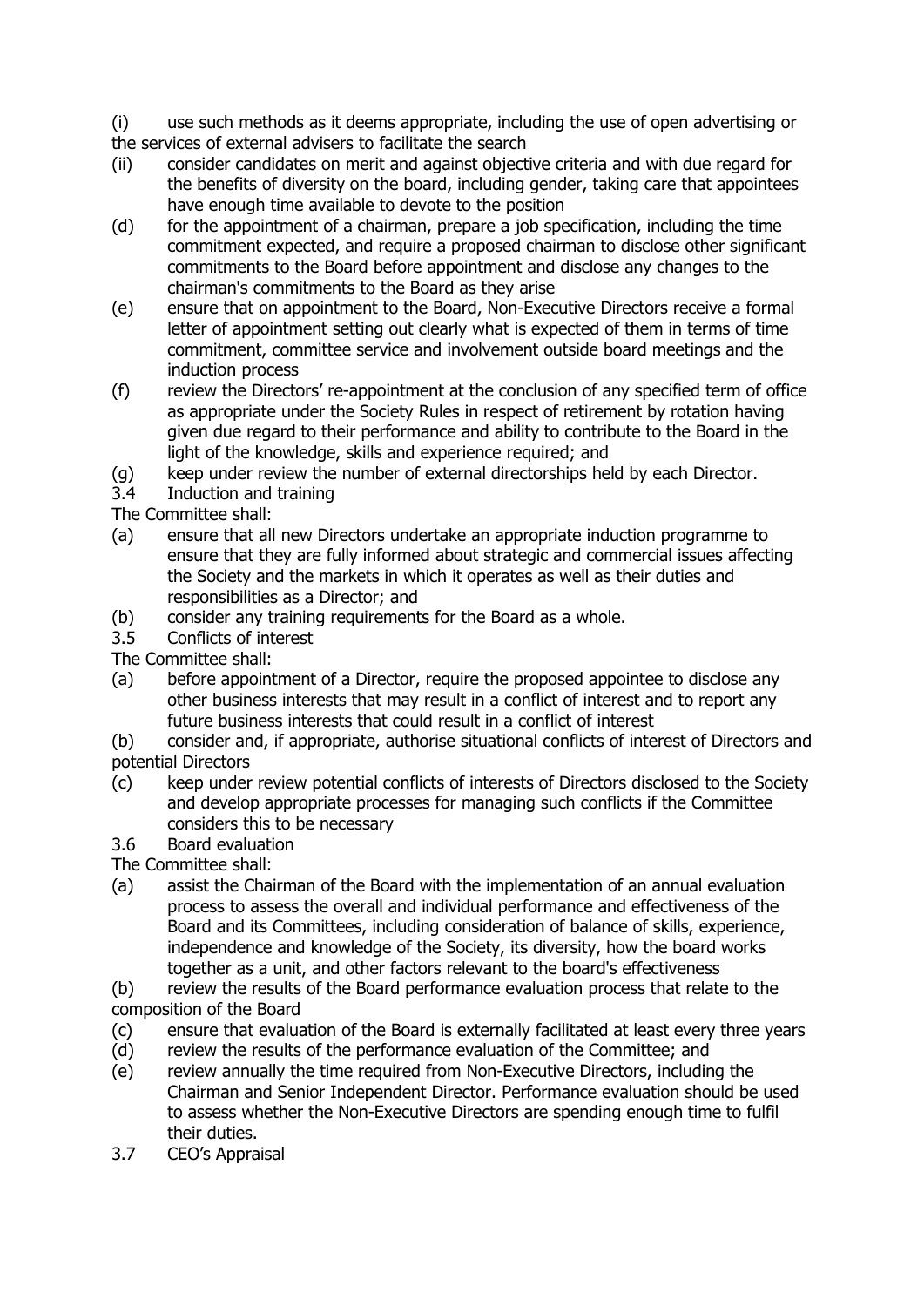The Committee conducts the CEO's annual appraisal and sets objectives for the CEO which are aligned with the Society's corporate plan.

3.8 Service contracts

The Committee shall approve the terms of the service contracts, the duration of which shall not exceed one year's notice period, for Executive Directors and any material amendments to those contracts.

# 4. BOARD RECOMMENDATIONS

The Committee shall also make the following recommendations to the Board, as appropriate. 4.1 Nominations and succession planning

The Committee shall make recommendations to the Board on:

- (a) the appointment of any Director (other than to the positions of Chairman, the recommendation for which is to be considered at a meeting of the full Board)
- (b) suitable Non-Executive Directors for the role of Senior Independent Director

(c) membership of the Audit, Board Risk and Compliance and Remuneration Committees, and any other Board committees as appropriate, in consultation with the chairman of those committees; and

- (d) formulating succession plans for both Executive and Non-Executive Directors and in particular for the key roles of Chairman and Chief Executive.
- 4.2 Re-appointment of Directors

The Committee shall make recommendations to the Board on:

- (a) the re-appointment of any Non-Executive Director at the conclusion of their specified term of office, having given due regard to their performance and ability to continue to contribute to the board in the light of the knowledge, skills and experience required; and
- (b) re-election by members of Directors in accordance with the Society's Rules having regard to their performance and commitment to the role (particularly in relation to Non-Executive Directors being re-elected for a time beyond nine years).

#### 4.3 Continuation of office

The Committee shall make recommendations to the board on any matters relating to the continuation in office of any Director at any time including the suspension or termination of service of an Executive Director as an employee of the Company, subject to the provisions of the law and their service contract.

5. MEMBERSHIP<br>5.1 The Committe

# The Committee shall comprise three Non Executive Directors and the Chief

Executive.

- 5.2 Appointments to the Committee are made by the Board on the recommendation of the Committee, in consultation with the Committee chairman.
- 5.3 The Chairman of the Society shall be the Chairman of the Committee.
- 5.4 The Committee Chairman shall review membership of the Committee annually, as part of the annual performance evaluation of the Committee.
- 5.5 The Society Secretary or his or her nominee shall act as the secretary of the Committee and will provide all necessary support to the Committee including the recording of Committee minutes.

# 6. QUORUM

The quorum necessary for the transaction of business at a Committee meeting shall be three members, one of whom shall be the chairman, present in person or by audio or video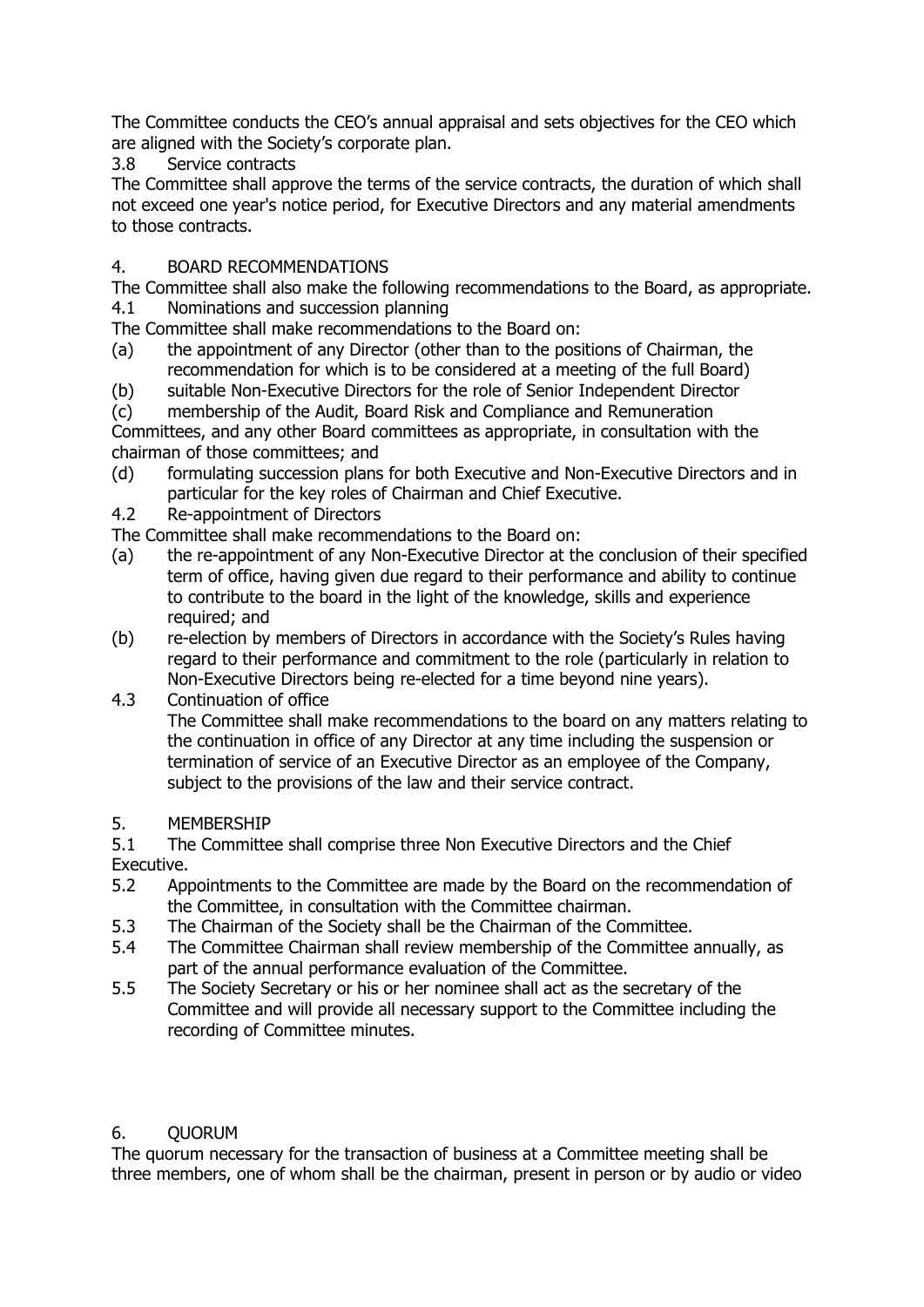conference. In the event of difficulty in relation to achievement of a quorum, non-executive directors who are not members of the Committee may be co-opted as members for individual meetings.

# 7. ATTENDANCE AT MEETINGS<br>7.1 The Committee shall meet at

- The Committee shall meet at least once a year to consider whether or not directors should be put forward for re-appointment at the next Annual General Meeting and otherwise as required.
- 7.2 Only members of the Committee have the right to attend Committee meetings. However, other individuals such as other Non-Executive Directors, human resources and external advisers may be invited to attend for all or part of any meeting, as and when appropriate.
- 7.3 The Secretary shall ascertain, at the beginning of each meeting, the existence of any conflicts of interest and minute them accordingly.
- 7.4 Meetings of the Committee may be conducted when the members are physically present together or in the form of either audio or video conference.

# 8. NOTICE OF MEETINGS

8.1 Meetings of the Committee shall be called by the Secretary of the Committee at the request of the Committee chairman

8.2 Unless otherwise agreed, notice of each meeting confirming the venue, time and date, together with an agenda of items to be discussed, shall be forwarded to each member of the Committee, any other person required to attend and all other Non-Executive Directors, no later than three working days before the date of the meeting.

# 9. VOTING ARRANGEMENTS

- 9.1 Each member of the Committee shall have one vote which may be cast on matters considered at the meeting. Votes can only be cast by members attending a meeting of the Committee.
- 9.2 If a matter that is considered by the Committee is one where a member of the Committee, either directly or indirectly has a personal interest, that member shall not be permitted to vote at the meeting.
- 9.3 Except where he has a personal interest, the Committee chairman shall have a casting vote.
- 9.4 The Committee chairman may ask any attendees of a Committee meeting to leave the meeting to allow discussions of matters relating to them.

# 10. MINUTES OF MEETINGS

- 10.1 The Society Secretary (or his or her nominee) shall minute the proceedings and resolutions of all Committee meetings, including the names of those present and in attendance.
- 10.2 A resolution in writing and signed by all Committee members will be as effective as a resolution passed at a Committee meeting. Any written resolution shall be tabled and noted at the next meeting of the Committee.

# 11. ANNUAL GENERAL MEETING

The Committee chairman should attend the Society's annual general meeting to answer any member questions on the Committee's activities.

# 12. REPORTING RESPONSIBILITIES

The Committee shall